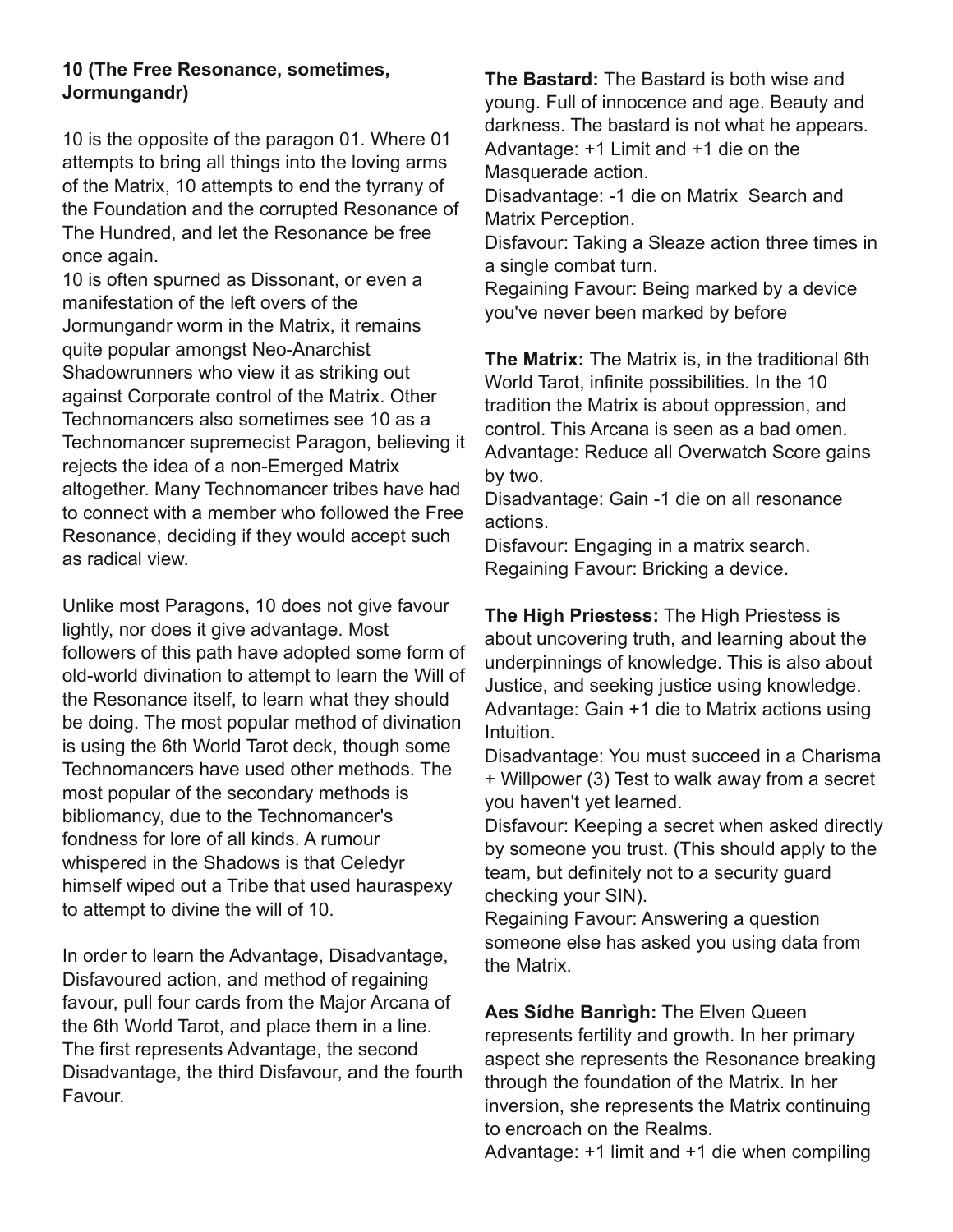Sprites.

Disadvantage: Add +1 to all Fade values. Disfavour: Admitting you don't know something. Regaining Favour: Another technomancer shares in celebration with you.

**The Chief Executive:** A man with Power and Responsibility. The centre of responsibility and stability for a huge number of people. Logic over all else is the focus, but greatness in all things. Advantage: +1 die to all Matrix actions involving Logic.

Disadvantage: If you fail an illegal Matrix action, take twice the Matrix damage if it was an attack action, or the target gains an additional Mark on you if it was a sleaze action.

Disfavour: Being helped on an action using the Cracking group.

Regaining Favour: Cause dumpshock.

**The Higher Power:** The only Higher Power in the 6th World is the economy. Its authority belongs only to itself, and the only way to control is to become part of it. Or become the true elite. Advantage: Gain an additional +1 die and +1 limit on all Matrix actions where you recieve help.

Disadvantage: Add +2 to any Overwatch Score gains.

Disfavour: Betraying someone who you have seen on the Matrix in the last day.

Regaining Favour: Using Leadership to assist someone on a Matrix action.

**The Avatars:** The world has become fractured. The fractured beings, being of the Spirit, The Body, and The Matrix (some say Social,

followers of 10 are often confused). The correct way to become the true self is to look within, and make peace with that.

Advantage: +1 die and +1 limit on all resonance actions.

Disadvantage: Gain the Curiosity Killed The Cat quality for the day, without the bonus on Crack File.

Disfavour: Using more than one more Matrix actions than Resonance actions in a single

combat turn, or vice versa.

Regaining Favour: Talk to someone who you have never spoken to before. Or touch a Spirit.

**The Ride:** The Ride is all about progress and speed. Early victory, but also often only on early victories, as well as balance in how they react. Advantage: +1 limit and +1 die whenever controlling a vehicle.

Disadvantage: Add +2 to all Noise not caused by distance.

Disfavour: Starting a fight with another Technomancer.

Regaining Favour: Win a victory on a goal defined before the card was drawn.

**Discipline:** The most easily applied, and most easily understood of all of the Arcana. Discipline is entirely about overcoming through will and self control.

Advantage: +1 die on all Matrix actions involving Willpower, including Defences.

Disadvantage: You must succeed in a Charisma + Willpower (3) Test to deviate from a plan.

Disfavour: Backing down from a fight where you aren't outnumbered.

Regaining Favour: Select a goal, gain the Driven quality toward that goal until it is complete. Do not gain Karma from this quality, nor do you need to spend karma to remove it. Driven doesn't give Willpower for pursuing the goal if granted by this card. You regain favour as soon as you take the quality, and it does not go away at the end of the day, only when you acheive the goal.

**The Hermit:** The Hermit pursues his goals at all costs. His goals are hidden, and therefore often inscrutable. The lack of communication combined with intricate plans often leads to conflict.

Advantage: +1 die and +1 limit on Jam Signals. Disadvantage: -1 die and -1 limit on all teamworked Matrix tests.

Disfavour: Telling others your plans.

Regaining Favour: Knowing three of a target's Matrix attributes before engaging.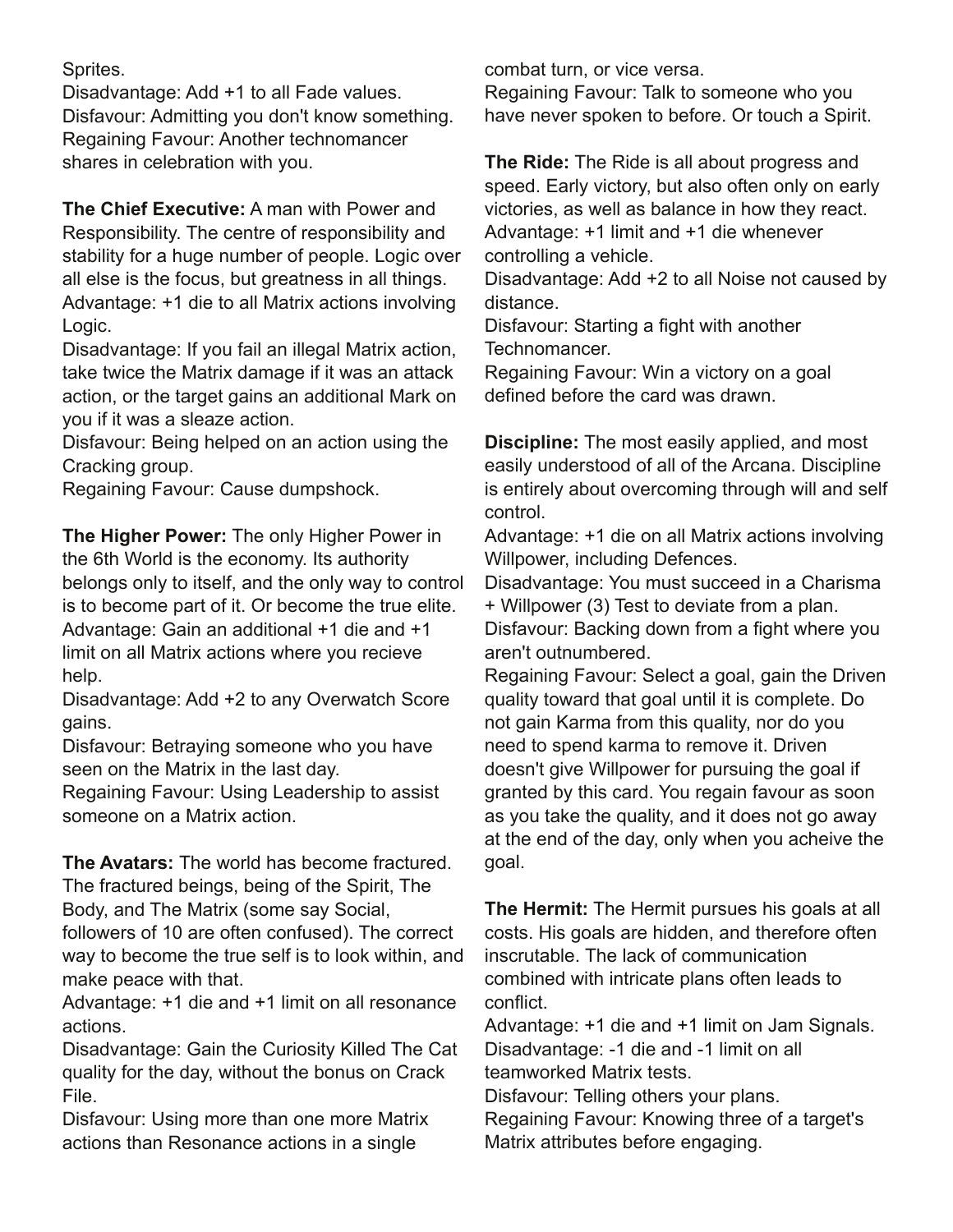**The Wheel of Fortune:** Accept all outcomes.

Technomancers know all too well the vageries of fate, and the Wheel of Fortune is entirely about accepting and embracing that chaos and change.

Advantage: Gain one extra edge whenever you regain edge.

Disadvantage: Double all edge costs

Disfavour: Accusing another of betrayal, unless another person does first.

Regaining favour: Accepting a critical glitch.

**The Vigilante:** Walking the line between virtue and vice, the Vigilante is the warrior who takes the law and rules in their own hands. Hero or Villain is entirely a matter of perspective.

Advantage: +2 dice and +1 limit against a target that has dealt Matrix damage to anyone on your PAN (including you)

Disadvantage: Gain the Wanted by GOD quality for the day.

Disfavour: Bricking or forcibly rebooting a device which has not dealt damage to you.

Regaining Favour: Help another Decker or Technomancer get revenge for a slight.

**The Hanged Man:** Sitting between the lower and higher path, the Hanged Man is about applying all lessons learned, and taking actions. The Hanged Man is vulnerable, but is also committed.

Advantage: +1 die and +1 limit when using Hack on the Fly.

Disadvantage: 3 Matrix initiative.

Disfavour: Attempting a hack without being prepared.

Regaining Favour: Using an attack and sleaze action in the same round.

## **...404**:

0100011101110010011100100110111101110010 00000000 Advantage: None Disadvantage: None Disfavour: None Regaining Favour: None

**Threshold:** The Dweller on the Threshold is what allows access to the Astral Realms. Followers of 10 tend to interpret this as being the signifier of the Resonance Realms. This is the symbol of the Other Side, but instead of death and rebirth, this is, for technomancers, a symbol of transcendence.

Advantage: The Technomancer may use any grid without being forced to transcend or hop onto it.

Disadvantage: -1 die and -1 limit on Matrix Perception.

Disfavour: Taking drugs.

Regaining Favour: Gain a piece of knowledge from the Resonance Realms.

**The Dragon:** The Dragon is the ultimate looming presense of the 6th World. It is true power, but definitely not the Devil, but it is no safer to deal with a Dragon than with the Devil. Advantage: +1 limit and +1 die on the Crack File action.

Disadvantage: -1 limit and -1 die on Hide. Disfavour: Bragging and taking Matrix damage in the same scene.

Regaining Favour: Jack Out while link locked.

**The Tower:** The Tower is the looming thing in the distance. It's about seeking both the pinnacle, but most importantly seeking the divine. Unlike the Threshold, the Tower almost always leads to ruin.

Advantage: +1 die and +1 limit to the GIGO action.

Disadvantage: -1 die and -1 limit to Jack Out. Disfavour: Have a Sprite be Converged on. Regaining Favour: Teach someone else a lesson by ruining their plans.

**The Comet:** The Comet is a false Star. The Comet forces transformation and change. It forever changes the world. It is, however, but a temporary change from the true path. Advantage: Gain the Ninja Vanish quality for the day.

Disadvantage: -1 die and -1 limit to the GIGO action.